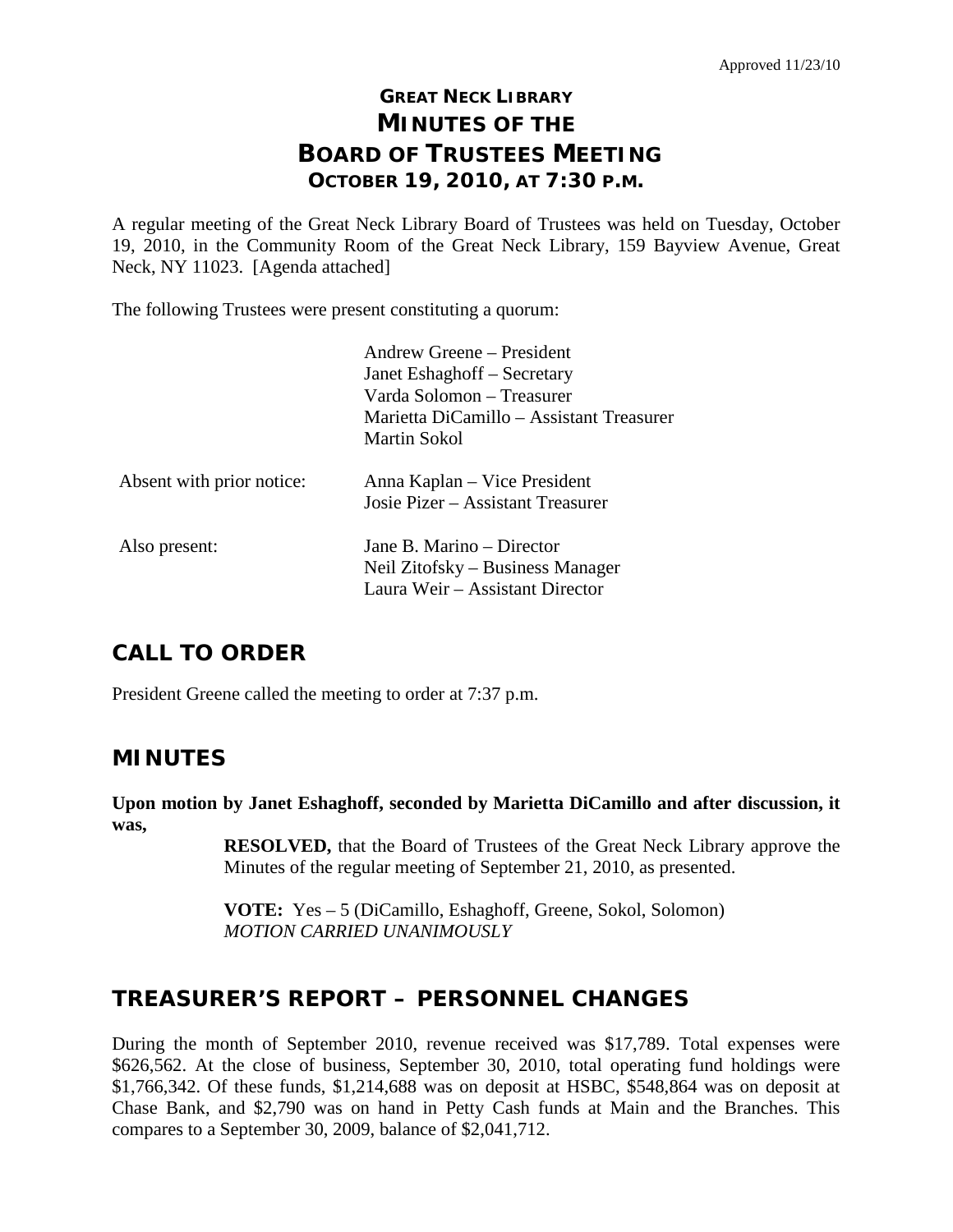Additionally, the cash balance of the Main Building and Special Services fund was \$1,185,176; the Automated Library fund was \$122,176; the Restricted Gift fund was \$377,988; the Branch and Special Services fund was \$140,044. These funds totaled \$1,825,383 on September 30, 2010. The September 30, 2009 total was \$1,919,082.

\_\_\_\_\_\_\_\_\_\_\_\_\_\_\_\_\_\_\_\_\_\_\_\_\_\_\_\_\_\_\_\_\_\_\_\_\_\_\_\_\_\_\_\_\_\_\_\_\_\_\_\_\_\_\_\_\_\_\_\_\_\_\_\_\_\_\_\_\_\_\_\_\_\_\_\_\_\_\_\_\_\_\_\_\_\_\_\_\_\_\_\_\_

#### **Upon motion by Varda Solomon, seconded by Marietta DiCamillo, and after discussion, it was,**

**RESOLVED,** that the Board of Trustees of the Great Neck Library accept the October 19, 2010, Treasurer's Report.

*Public Comment: Ralene Adler*

**VOTE:** Yes – 5 (DiCamillo, Eshaghoff, Greene, Kaplan, Solomon) *MOTION CARRIED UNANIMOUSLY*

#### **Warrant**

#### **Upon motion by Varda Solomon, seconded by Marietta DiCamillo, and after discussion, it was,**

**RESOLVED,** that the Board of Trustees of the Great Neck Library authorize the Treasurer, who has reviewed all checks and supporting documentation, to pay the persons named in the Warrant dated September 18, 2010, through October 15, 2010, Paid Checks numbered 0028842 through 0028847, 0028880 through 0028886, and 41703 through 41721, and To-Be-Paid Checks numbered 41722 through 41837, the sums set against their respective names, amounting in the aggregate to \$323,510.58.

Trustee Greene motioned and Trustee DiCamillo seconded for the Board of Trustees to table the above resolution to allow the Business Manager to retrieve the supporting documentation for VHB check numbered 41837 in the amount of \$1,740.61 from the Business Office. The Board unanimously voted in favor of this. Upon his return with the documentation, Trustee DiCamillo motioned and Trustee Eshaghoff seconded to take the motion from the table. Treasurer Solomon then reviewed the work that VHB performed. The Board then voted on the warrants.

*Public Comment: Ralene Adler, Shirley Samansky*

**VOTE:** Yes – 5 (DiCamillo, Eshaghoff, Greene, Sokol, Solomon) *MOTION CARRIED UNANIMOUSLY*

#### **Payroll Warrants**

**Upon motion by Varda Solomon, seconded by Marietta DiCamillo, and after discussion, it was,**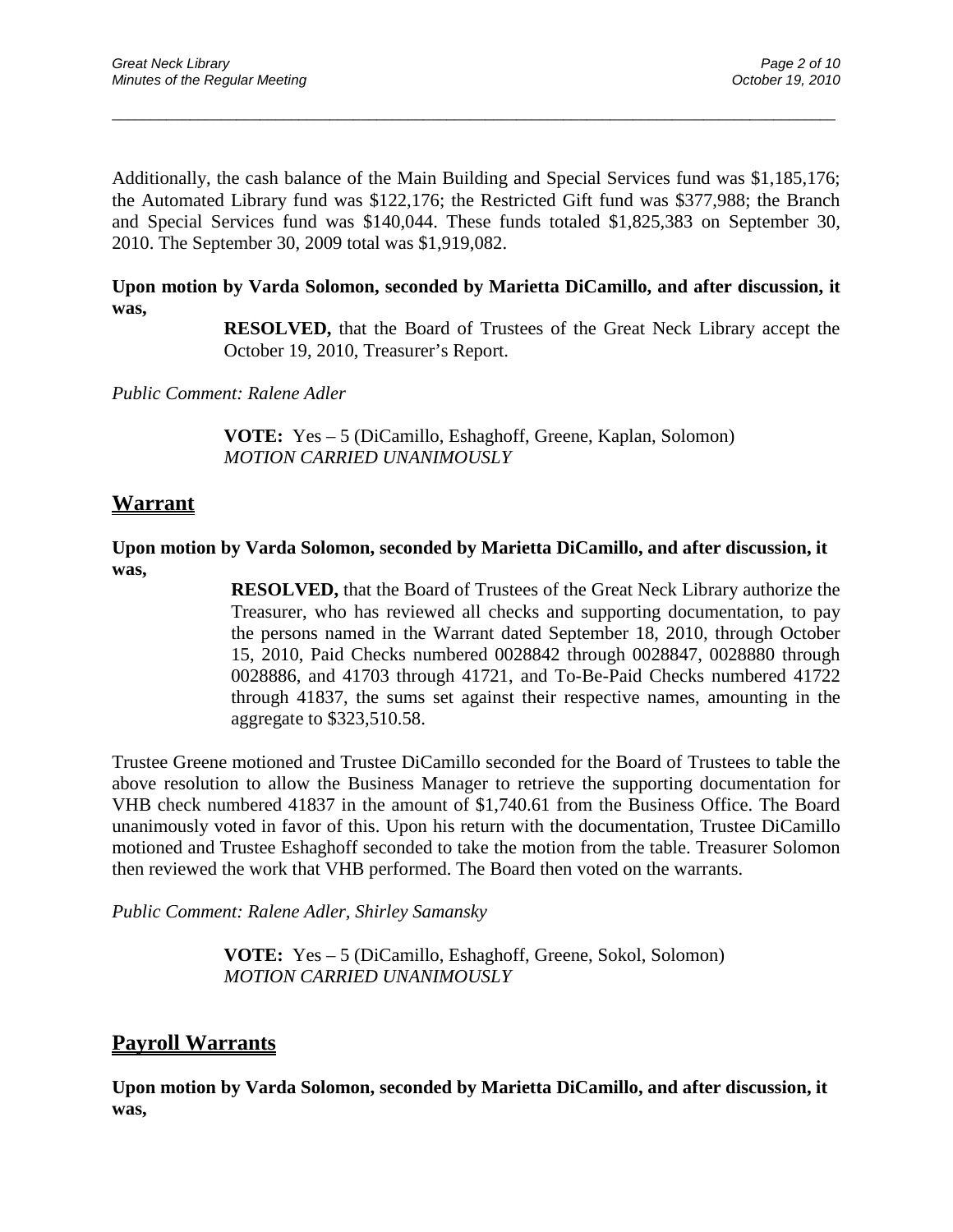**RESOLVED,** that the Board of Trustees of the Great Neck Library accept the Payroll Warrants for pay dates September 9, 2010 and September 23, 2010, which have been reviewed by the Treasurer, in the amounts of \$162,379.87 and \$169,602.66 respectively, for a total of \$331,982.53.

**VOTE:** Yes – 5 (DiCamillo, Eshaghoff, Greene, Sokol, Solomon) *MOTION CARRIED UNANIMOUSLY*

\_\_\_\_\_\_\_\_\_\_\_\_\_\_\_\_\_\_\_\_\_\_\_\_\_\_\_\_\_\_\_\_\_\_\_\_\_\_\_\_\_\_\_\_\_\_\_\_\_\_\_\_\_\_\_\_\_\_\_\_\_\_\_\_\_\_\_\_\_\_\_\_\_\_\_\_\_\_\_\_\_\_\_\_\_\_\_\_\_\_\_\_\_

### **Personnel Changes**

**Upon motion by Varda Solomon, seconded by Marietta DiCamillo, and after discussion, it was,**

> **RESOLVED,** that the Board of Trustees of the Great Neck Library accept the Personnel Changes of September 18, 2010, through October 15, 2010.

*Public Comment: Ralene Adler*

**VOTE:** Yes – 5 (DiCamillo, Eshaghoff, Greene, Sokol, Solomon) *MOTION CARRIED UNANIMOUSLY*

Trustee DiCamillo, Chair of the Personnel Committee, brought to the attention of the Trustees that she had sent out two requests to get input on the contract for staff negotiations. She has not yet heard from four Trustees, and is therefore extending the deadline for receiving their comments to November 30, 2010.

## **REPORTS**

The reports were not discussed but copies were available for the public. Below is the text of the reports.

#### **Finance Committee**

The Committee met on Thursday, October 14, 2010, at 7:30 p.m. in the Multi-Purpose Room. In Attendance: Varda Solomon, Chair; Marietta DiCamillo, Assistant Treasurer; Jane Marino, Library Director; Laura Weir, Assistant Director; Neil Zitofsky, Business Manager. Trustee Josie Pizer, Assistant Treasurer, was absent with prior notice. The meeting was called to order by Chair Varda Solomon at 7:35 p.m.

Station Branch Update: At the request of Chair Varda Solomon, the Library Director reported that we are almost done at Station Branch and other than the change orders already reported and one additional change order for some minor additional electrical work, all is going according to plan. Ms. Marino further reported that the roof had been fixed and that repair work is the responsibility of the landlord.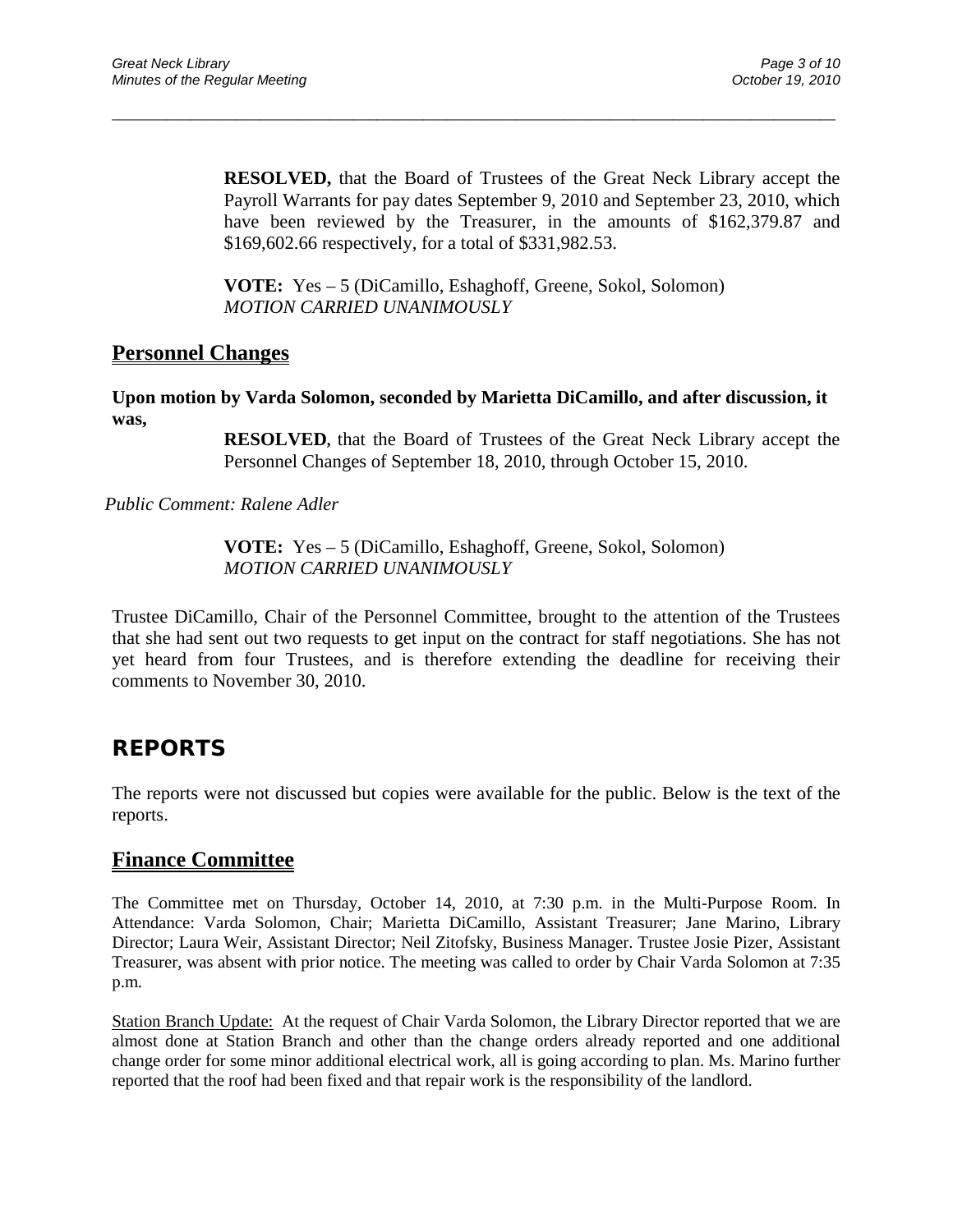Regular Activities: At the request of the Chair, the Business Manager reviewed the check warrant and answered questions from the committee about the nature and purpose of any checks or vendors they did not recognize or on which they required clarification. He further indicated that no taxes were being paid to any vendors listed. In addition, Mrs. Marino indicated that the Building Committee had approved the two VHB bills pending and had signed off on them.

\_\_\_\_\_\_\_\_\_\_\_\_\_\_\_\_\_\_\_\_\_\_\_\_\_\_\_\_\_\_\_\_\_\_\_\_\_\_\_\_\_\_\_\_\_\_\_\_\_\_\_\_\_\_\_\_\_\_\_\_\_\_\_\_\_\_\_\_\_\_\_\_\_\_\_\_\_\_\_\_\_\_\_\_\_\_\_\_\_\_\_\_\_

When reviewing the Monthly financial statements, Trustee DiCamillo had questions about the rate of expenditures on several lines in the operating budget, including adult and children's programming; telephone, travel & meetings, membership dues, copy machines, and office equipment rental. Mr. Zitofsky indicated he would do an analysis of these lines.

The Committee also reviewed the overtime and personnel changes and the monthly reconciliation.

There being no further discussion, the committee members signed the checks listed on the warrant. The meeting was adjourned at 8:30 p.m.

#### **Building Committee**

The Building Committee met on Wednesday, October 13, 2010, at 7:30 p.m. in the Multi-Purpose Room. In Attendance: Andrew Greene, Board President; Anna Kaplan, Committee Member; Janet Eshaghoff, Committee Member. Committee Chair, Martin Sokol, was absent with prior notice. Also in Attendance were: Jane B. Marino, Library Director; Laura L. Weir, Assistant Director; and Neil Zitofsky, Business Manager.

Notice of Disapproval from the Town of North Hempstead: At the request of the Committee, Director Marino reviewed the Notice of Disapproval from the Town of North Hempstead and outlined the five variances listed and their consequences to the Library. There are four variances: lot coverage (we are at 21% and the zoning requirement is 20%); floor coverage (we are at 41% and the zoning requirement is at 31%); insufficient parking (we are at 92 spaces and the required spaces are calculated to be 165); and onsite retention of rainfall. she explained that our zoning counsel described these variances as a road map for the hearing before the BZA and we will request that we be permitted to build with the variances. She further advised the committee that counsel has filed our application to appear before the BZA but at this date, we do not have an appearance date.

A member of the public asked if the BZA as Lead Agency would complete the "Long form", presumably Part 3 of the EAF. Director Marino indicated she would try and find out and has passed that question along to counsel. Another question about jurisdiction over Udall's Pond was also asked and whether Nassau County had any role. The Library, in conjunction with its hired professionals, is trying to determine that.

Application to the LDC and Appearance Before Their Board: Both Ms. Marino and Trustee Greene advised the committee of their telephone conference call on October  $12<sup>th</sup>$  with Ian Siegel and Louise Fishman from the Town of North Hempstead's Business and Tourism Development Corp., along with Andrew Komaromi from Harris Beach who represents the LDC. The purpose of the call was to review what would take place at the LDC Board Hearing at which the Library is scheduled to make an appearance. That meeting is scheduled for November 16. Both Ms. Marino and Mr. Greene will appear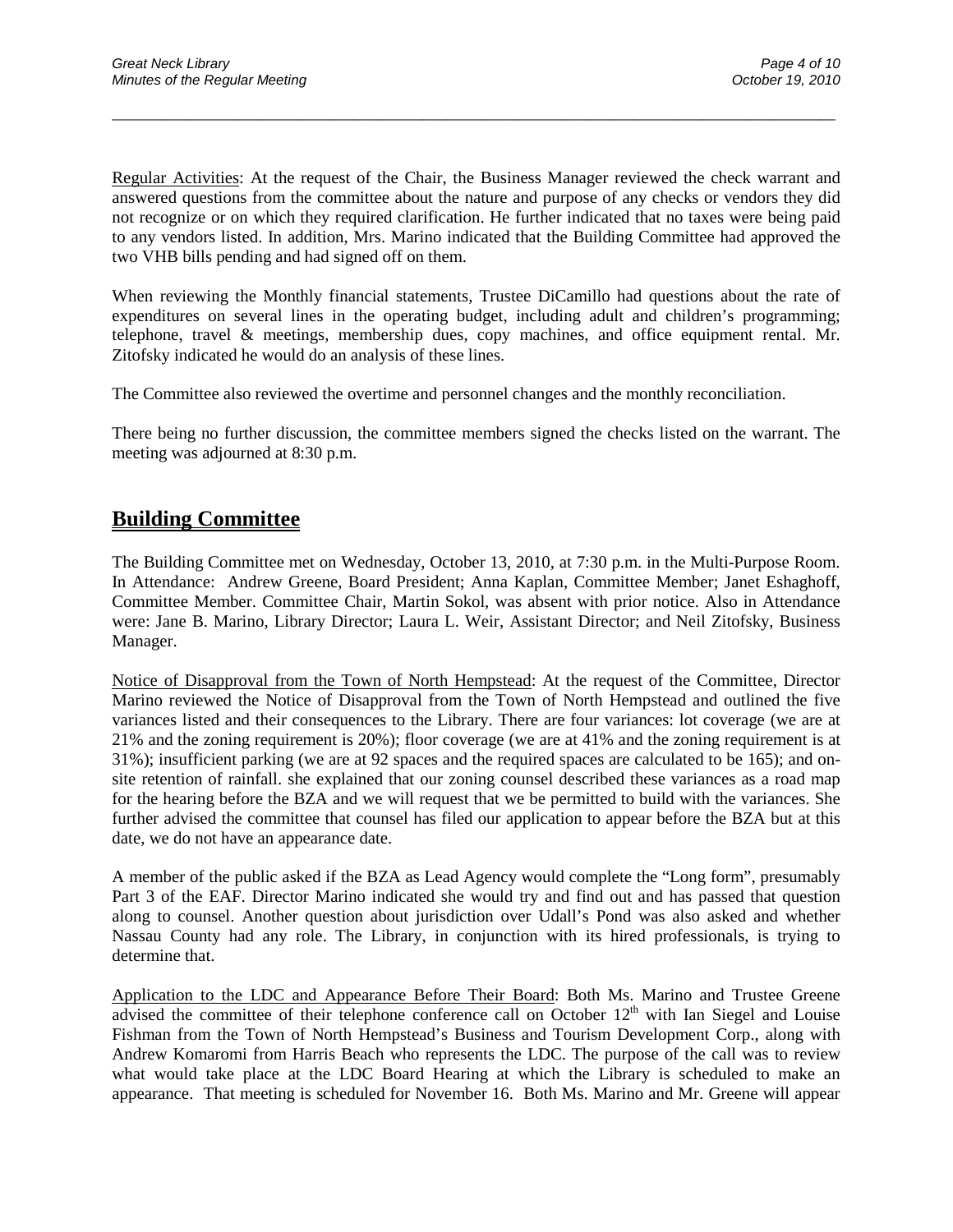to represent the Library, with Mr. Greene giving a brief overview of our project. The purpose of the presentation is for the LDC Board to pass a preliminary resolution accepting our application. Our commitment to use the LDC as the conduit to sell our Bonds would not become official until the Library Board passes a corporate resolution to do so. In her conversation with Noah Nadelson, our Financial Advisor who would seek an underwriter for the funding, Director Marino advised the committee that Noah, in his RFP would ask potential candidates to weigh in on the benefits of using a local LDC vs. DASNY.

\_\_\_\_\_\_\_\_\_\_\_\_\_\_\_\_\_\_\_\_\_\_\_\_\_\_\_\_\_\_\_\_\_\_\_\_\_\_\_\_\_\_\_\_\_\_\_\_\_\_\_\_\_\_\_\_\_\_\_\_\_\_\_\_\_\_\_\_\_\_\_\_\_\_\_\_\_\_\_\_\_\_\_\_\_\_\_\_\_\_\_\_\_

PR Firms and Discussion of Referendum Date. Ms. Marino once again put forth the two proposals from the PR firms she had contacted to see the services they could offer us in an information campaign about the referendum and building project. The Library Director stated that while the Library does have a programming and publicity department, that a full-scale information campaign such as this, whose goal would be to make the entire community of Great Neck aware of our intentions, would be more effective if done by professionals who have experience in such things. This would not be a campaign for or against the project, since public moneys cannot be spent in that way, but an information campaign. Trustee Eshaghoff agreed, stating that she had heard a great deal of misinformation being repeated by people who, despite the library's efforts, don't have all or sometimes any of the facts. Trustee Greene asked the Library Director to contact both firms and ask them if they would be willing to do a campaign in a shorter time frame than they had originally proposed and if so, would they be willing to come before the board for an interview. She said she would contact them.

New York State Economic Development Assistance Program: The Library Director advised the committee that the application process is continuing in order to receive the grant of \$100,000 which will pay for the RFID Book Security System in the renovated building.

Latest Proposal from VHB: The Library Director advised the committee that after further discussions with Kim Gennaro, the language of the proposal from VHB to represent the Library at BZA and Town Hearings was clarified. Any reference to a "flat fee" was removed and Ms. Marino further indicated that Library Counsel had reviewed the agreement and stated that the fees they were requesting were well within an acceptable range for similar services. After discussion, the committee agreed to recommend to the Board that they agree to and sign this proposal.

### **Assistant Director**

Station Branch Support: The Bookroom staff has been busy clearing, sorting and storing all returned Station Branch books. We have allotted shelves in Technical Services to hold Children's books, 28 day and 14 day circulating books and we are holding back new books received for Station until they are able to access the circulation system for check-in. We will begin to send Station Branch books back in batches when Kathleen Cotter gives us the go ahead.

Catalog Refinements: Senior cataloger Chris Johnson had been tweaking the online catalog to add bibliographic information of interest to library staff and to our patrons. She has created a new subject heading that allows users to look for Motion Pictures by decade of production date, for example, patrons and librarians can look for movies under the subject heading "Motion Pictures 1941 1950" and "Motion Pictures 1991 2000", etc. This is a global change. The subject headings are not just added to new movies as we receive them. Chris was able to go back through all library records and program her data to find and include all of the Motion Pictures in our collection.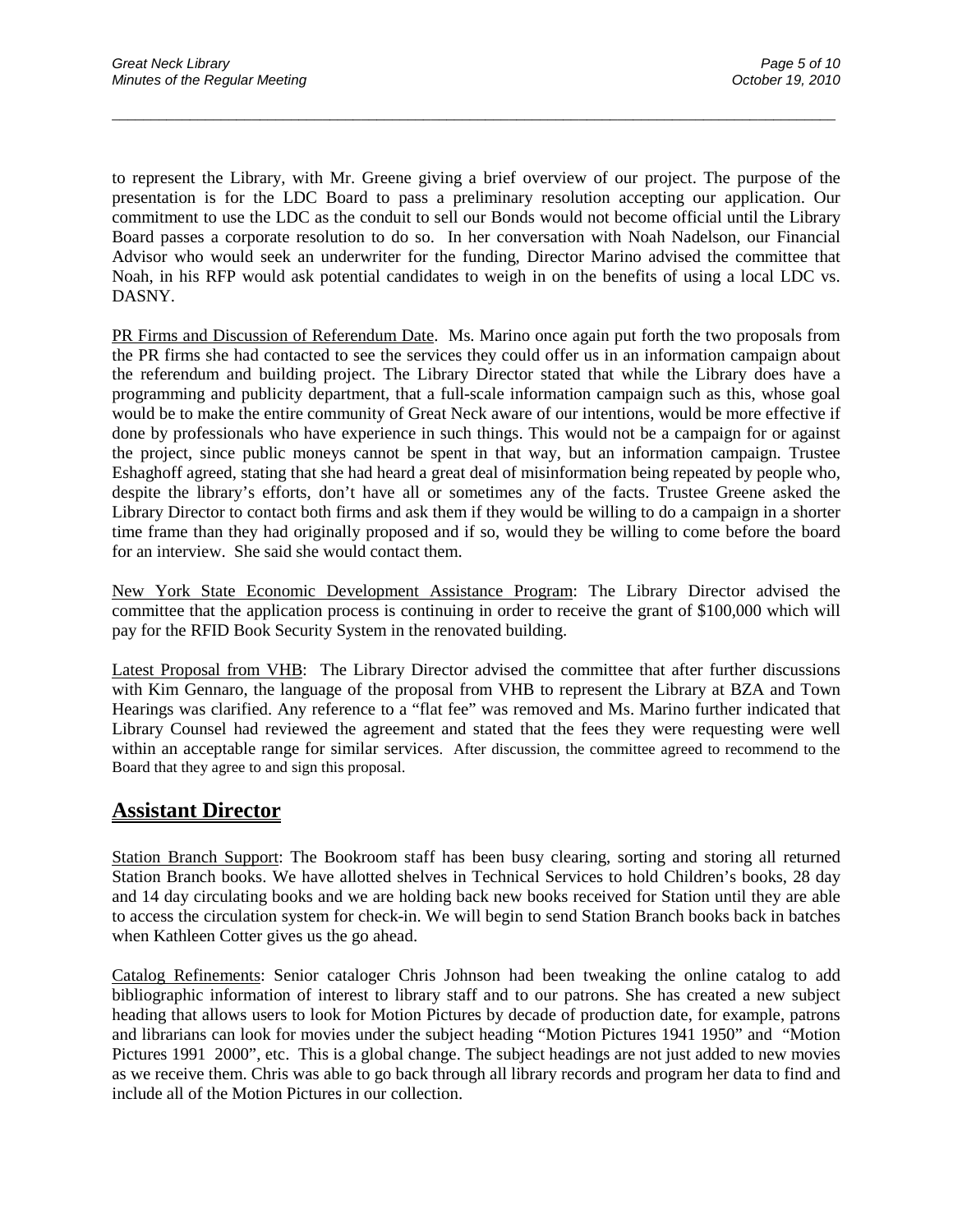Chris has also added a new cataloging field that automatically loads with our Baker & Taylor order records to identify the publication date of a book. This information is intended to assist staff and patrons when a title has a future release date. Once the title is received and cataloged, the release data will disappear.

\_\_\_\_\_\_\_\_\_\_\_\_\_\_\_\_\_\_\_\_\_\_\_\_\_\_\_\_\_\_\_\_\_\_\_\_\_\_\_\_\_\_\_\_\_\_\_\_\_\_\_\_\_\_\_\_\_\_\_\_\_\_\_\_\_\_\_\_\_\_\_\_\_\_\_\_\_\_\_\_\_\_\_\_\_\_\_\_\_\_\_\_\_

Meetings: I have been working with the Technical Services staff to prepare for the Staff Development Day department presentation.

Project Independence: On Friday, October 15 Parkville Branch Librarian Jayne Alexander and I will represent the Great Neck Library in the Project Independence Open House at Clinton G. Martin Park in New Hyde Park. We will bring along Welcome Packets specifically prepared with seniors in mind. We will have multiple copies of the current newsletter, the Great Neck Library calendar of events, flyers announcing upcoming library events, and will push our computer classes and Parkville's "One on One" computer tutorials designed for the senior population. Jayne has been looking for ways to outreach in the community and is very enthusiastic about this event.

## **Library Director**

Station Branch: This has been a busy month with the Station Branch renovation and move taking up a great deal of time and attention for many of our staff members, including the staff of the Station Branch itself. I would particularly like to thank Garry Horodyski, Brian McNamara, and Janet Fine for working so hard to get our telephone and computer connectivity up and running, which required a great many trips back and forth between Main and Station, telephone calls and attention to small details.

Now that we are moved in, it has proven a larger job to get ourselves ready to open than we thought. Despite the excellent job by the movers, including putting the books themselves back on the shelves, the reality of our new space differed slightly from the plans, necessitating last minute changes in shelving and the resulting change in locations for books. We hope to be open by October  $25<sup>th</sup>$ , with a Grand Opening on the  $26<sup>th</sup>$ .

Other Staff News: Our Staff Development Day Committee has worked very hard to produce a productive day for our staff. The theme is breaking down barriers and to that end, each department will stage a mini "open house" during a section of the day, allowing members of other departments to understand how things are done in departments other than their own. Each department is working to produce both a fun, informative and interactive session and the committee is working to ensure the day runs smoothly both from an informational and logistical standpoint.

In addition, our "Authors @ GNL" Committee has lined up some outstanding programs. Each of the first two programs, Susan Isaacs in July and Mary McDonagh Murphy in September, was a big success. Still to come are Oscar Hammerstein III on October 24, Michael Takiff, author of *A Complicated Man, the Life of Bill Clinton as Told by Those Who Know Him* on November 15; Ghita Schwarz, Author of *Displaced Persons* on December 20.

I spent a morning in the Circulation Department, learning about what they do and I was treated to some outstanding training by Jennifer Green, Gabe Kane, Suzanne Fiala and Ian Zitofsky. It was a lot of fun and I learned a lot and got to see first hand what an excellent job the staff does. I want to thank them for their hospitality and training. I hope to spend some time in other departments as well.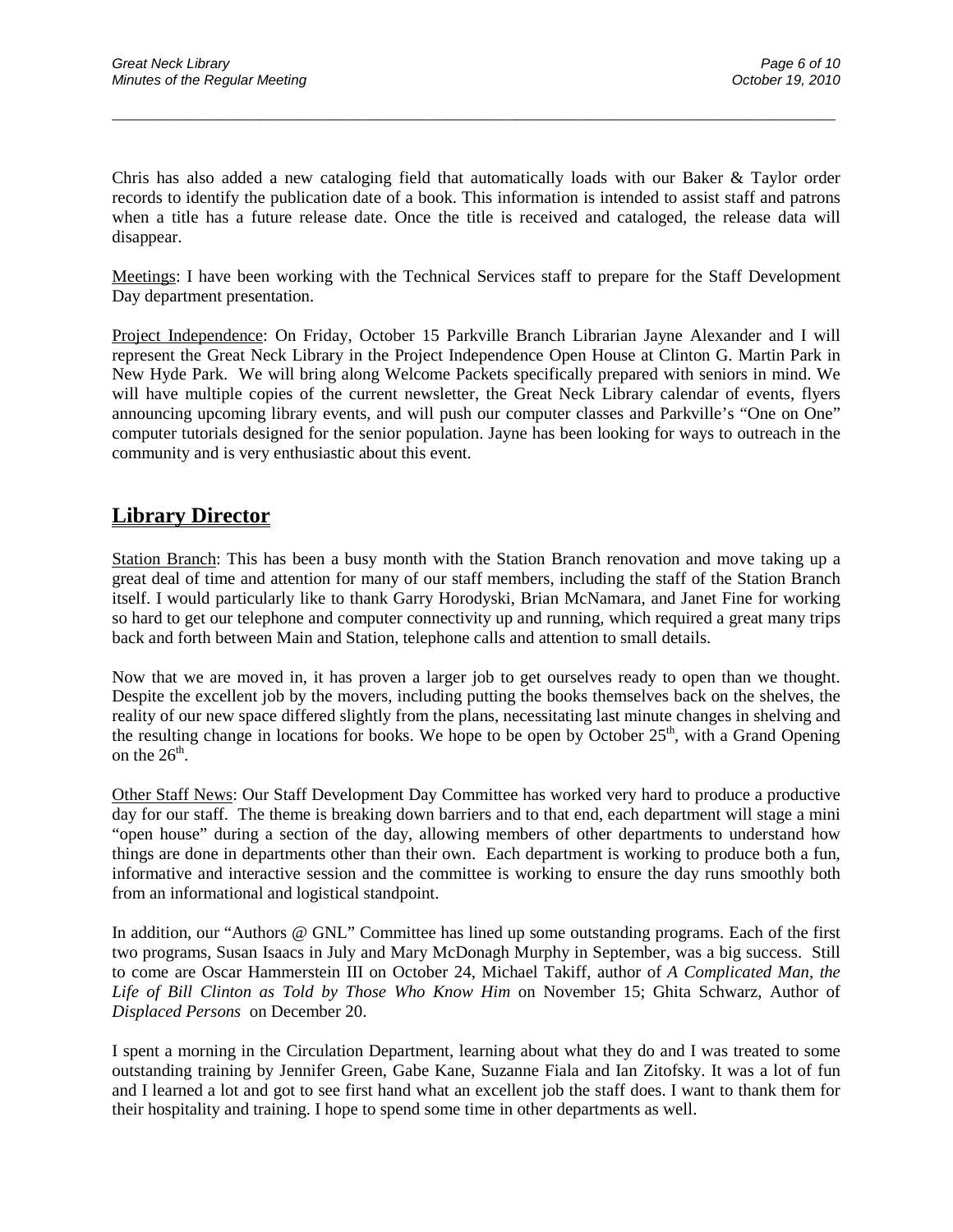Other Items: As an update to two items covered in my September report, the New York State Economic Development Assistance Program grant is still in progress, with two stages of paperwork completed and submitted.

\_\_\_\_\_\_\_\_\_\_\_\_\_\_\_\_\_\_\_\_\_\_\_\_\_\_\_\_\_\_\_\_\_\_\_\_\_\_\_\_\_\_\_\_\_\_\_\_\_\_\_\_\_\_\_\_\_\_\_\_\_\_\_\_\_\_\_\_\_\_\_\_\_\_\_\_\_\_\_\_\_\_\_\_\_\_\_\_\_\_\_\_\_

We have been informed by the School District that the classroom directly behind the Parkville Branch they had thought might become available will not in fact be available. We have been advised by John Powell that if we would like to submit a proposal for a build out on the existing building, he would submit it to the State Department of Education. Such a proposal cannot be formulated without input from the Branch Committee and staff from Parkville, so we are not ready to do that at this time.

### **VHB New Proposal**

#### **Upon motion by Janet Eshaghoff, seconded by Martin Sokol, and after discussion, it was,**

**RESOLVED,** that the Board of Trustees of the Great Neck approve the new proposed agreement dated October 6, 2010, between the Great Neck Library and VHB Engineering, Surveying and Landscape Architecture, P.C. for environmental services.

Based on discussions at the last Board meeting when this was put forth, the Director reported that she went back to VHB to try to tighten the language of the proposal in order to clarify what work would be done and the associated costs. She explained that the work addresses each specific variance that is contained in the Denial Letter as laid out by the Statutes of New York State. This work is in preparation for submission to the Board of Zoning Appeals prior to the BZA hearing. [The proposal is attached]. Mrs. Marino had presented the revised proposal to the Building Committee for their approval, who in turn is recommending that the Board vote to approve it.

Trustee DiCamillo pointed out that she did not see very significant changes between this and the previous proposal. The vague language has been removed but the costs are still the same. She still has the same issues as before. She had requested and has not yet received a cataloging of all the researches and written reports done by VHB. The Director apprised her that there is no cataloging of reports but she had put together a lot of the information she had asked for in a file in her office. She also requested a copy of the EAF document that was filled out, as well as, copies of the documents for the work that VHB had done for the DEC which the Library has already paid for.

In answer to her inquiry on what happens if a positive declaration is issued, the Director explained that there are three possible declarations: (1) Negative Declaration which means there is no adverse environmental impact caused by the building project; (2) Conditional Negative Declaration which is provisional on the resolution of a minor condition; (3) Positive Declaration means there is something that would adversely impact the environment at which point the engineer would have to redo the site plan by addressing that particular problem.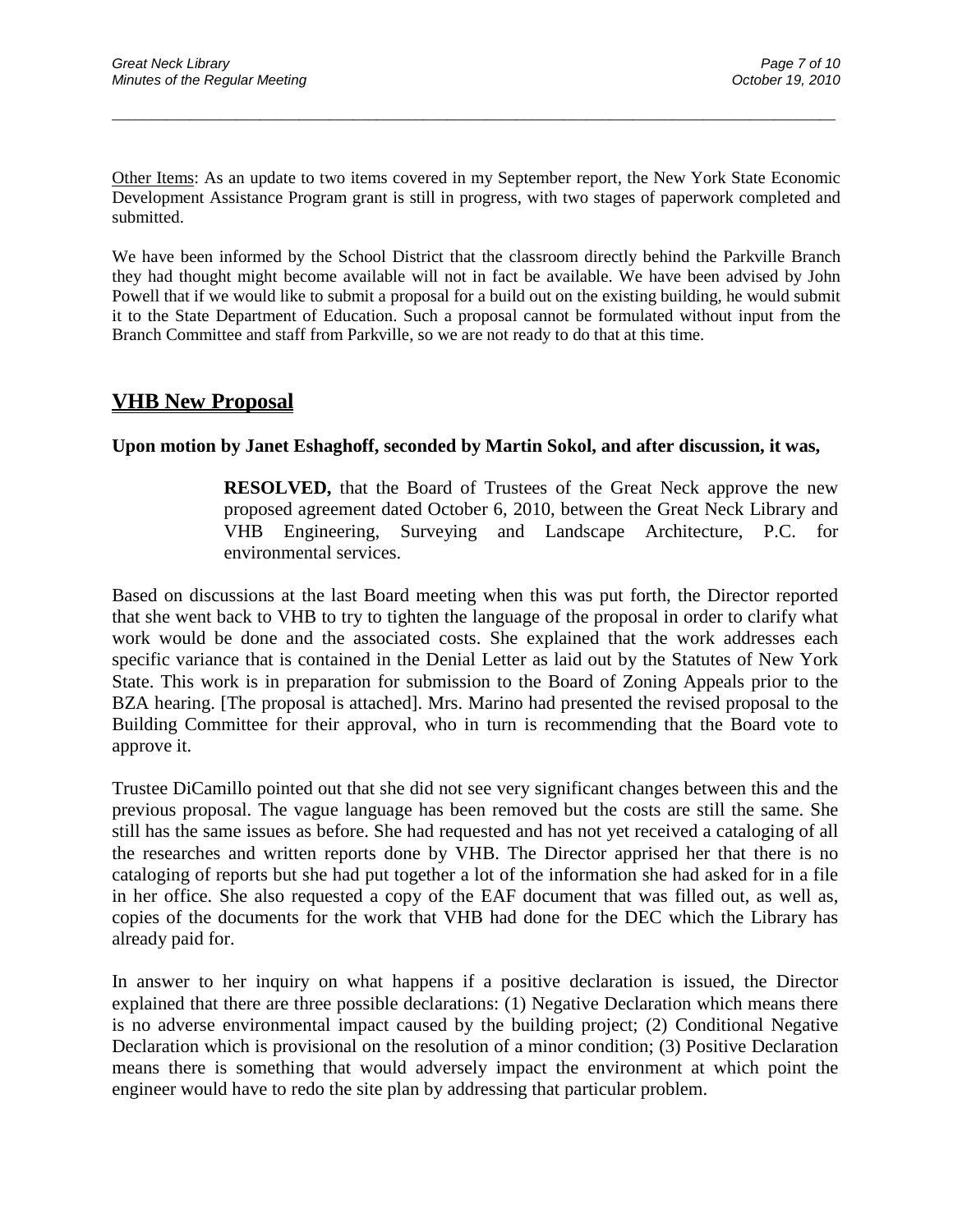*Public Comment: Carol Frank, Ralene Adler*

**VOTE:** Yes – 4 (Eshaghoff, Greene, Sokol, Solomon); No – 1 (DiCamillo) *MOTION CARRIED* 

\_\_\_\_\_\_\_\_\_\_\_\_\_\_\_\_\_\_\_\_\_\_\_\_\_\_\_\_\_\_\_\_\_\_\_\_\_\_\_\_\_\_\_\_\_\_\_\_\_\_\_\_\_\_\_\_\_\_\_\_\_\_\_\_\_\_\_\_\_\_\_\_\_\_\_\_\_\_\_\_\_\_\_\_\_\_\_\_\_\_\_\_\_

### **Whistleblower Protection Policy – Second Reading**

This is the second reading of the proposed policy.

The Great Neck Library requires trustees and staff to observe high standards of business and personal ethics in the conduct of their duties and responsibilities. As employees and representatives of the Great Neck Library, we must practice honesty and integrity in fulfilling our responsibilities and comply with all applicable laws and regulations. As a part of that commitment to ethical conduct, the Great Neck Library encourages employees and trustees to report any observed illegal, unethical or improper behavior. As long as such reports are made in good faith, no retaliatory action of any kind will be taken or permitted. An employee who retaliates against someone who has reported a violation in good faith is subject to discipline up to and including termination of employment.

Employees should report such conduct to their supervising Department Head. However, if you are not comfortable speaking with your Department Head or you are not satisfied with your Department Head's response, you are encouraged to direct your concerns to the Director of the Great Neck Library or his/her Assistant. Department Heads and Branch Heads are required to report suspected illegal, unethical or improper activity to the Library Director in writing. If it would be inappropriate to make the report to the Library Director, a report may be filed with any member of the Great Neck Library Board Trustees.

An appropriate investigation will be undertaken and a report summarizing the findings will be provided to the person who initially reported the violation. Steps will be taken to deal with the issue, and if warranted, law enforcement personnel will be contacted. The identity of the complainant will, to the extent legally possible, be kept confidential. Complaints made recklessly, maliciously or with knowledge of their falsity may, however, subject the employee to discipline or other legal consequences. [Possibly Section 500-90]

### **NEW BUSINESS**

## **Appointment of Acting Secretary for Library Election**

**Upon motion by Marietta DiCamillo and seconded by Martin Sokol and after discussion, it was,**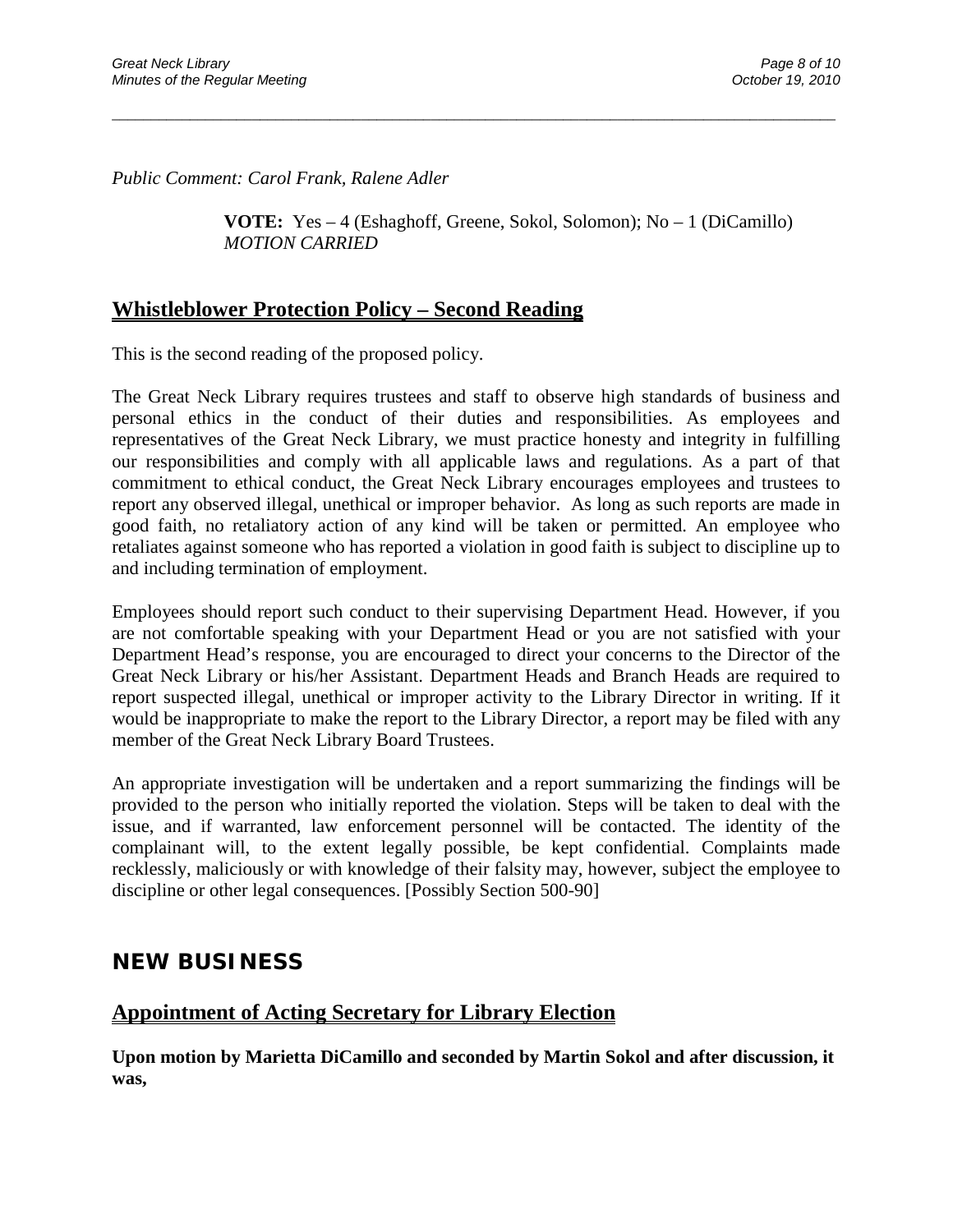**RESOLVED,** that the Great Neck Library Board of Trustees appoint Varda Solomon as Acting Secretary for the Annual Meeting/Election of the Great Neck Library on October 25, 2010 and January 25, 2011.

Since the present Secretary of the Board, Janet Eshaghoff, is a candidate for the Board of Trustees in the upcoming election, she cannot act as secretary during the election. Therefore, another Trustee has to be appointed to serve as secretary in her stead only for the election purposes on October 25, 2010 and January 25, 2011. The proxies do appoint the secretary to act on the voter's behalf.

\_\_\_\_\_\_\_\_\_\_\_\_\_\_\_\_\_\_\_\_\_\_\_\_\_\_\_\_\_\_\_\_\_\_\_\_\_\_\_\_\_\_\_\_\_\_\_\_\_\_\_\_\_\_\_\_\_\_\_\_\_\_\_\_\_\_\_\_\_\_\_\_\_\_\_\_\_\_\_\_\_\_\_\_\_\_\_\_\_\_\_\_\_

**VOTE:** Yes **–**5 (DiCamillo, Eshaghoff, Greene, Sokol, Solomon) *MOTION CARRIED UNANIMOUSLY*

#### **Excess Equipment**

**Upon motion by Janet Eshaghoff and seconded by Marietta DiCamillo and after discussion, it was,**

> **RESOLVED,** that the Great Neck Library Board of Trustees declare the items listed on the appended schedules dated October 13, 2010, as excessed and authorize the Director to dispose of same in an appropriate manner.

*Public Comment: Pam Marksheid, Shirley Samansky*

**VOTE:** Yes **–** 5 (DiCamillo, Eshaghoff, Greene, Sokol, Solomon) *MOTION CARRIED UNANIMOUSLY*

## **CORRESPONDENCE**

James F. Blake was not present to speak to his letter of September 15, 2010, addressed to the Board of Trustees to which was attached his letter dated September 14, 2010, to the Great Board of Education and copied in to the Library's Board of Trustees.

## **OPEN TIME**

*Speaking: Pam Marksheid, Marianna Wohlgemuth, Shirley Samansky, Ralene Adler, Carol Frank.*

Ms. Marino reported that everything is in place at the Station Branch but it cannot be opened until all the permits have been received. The Landlord and Cablevision did a walkthrough on Monday and it is anticipated that the landlord will sign the cable access agreement to have cable